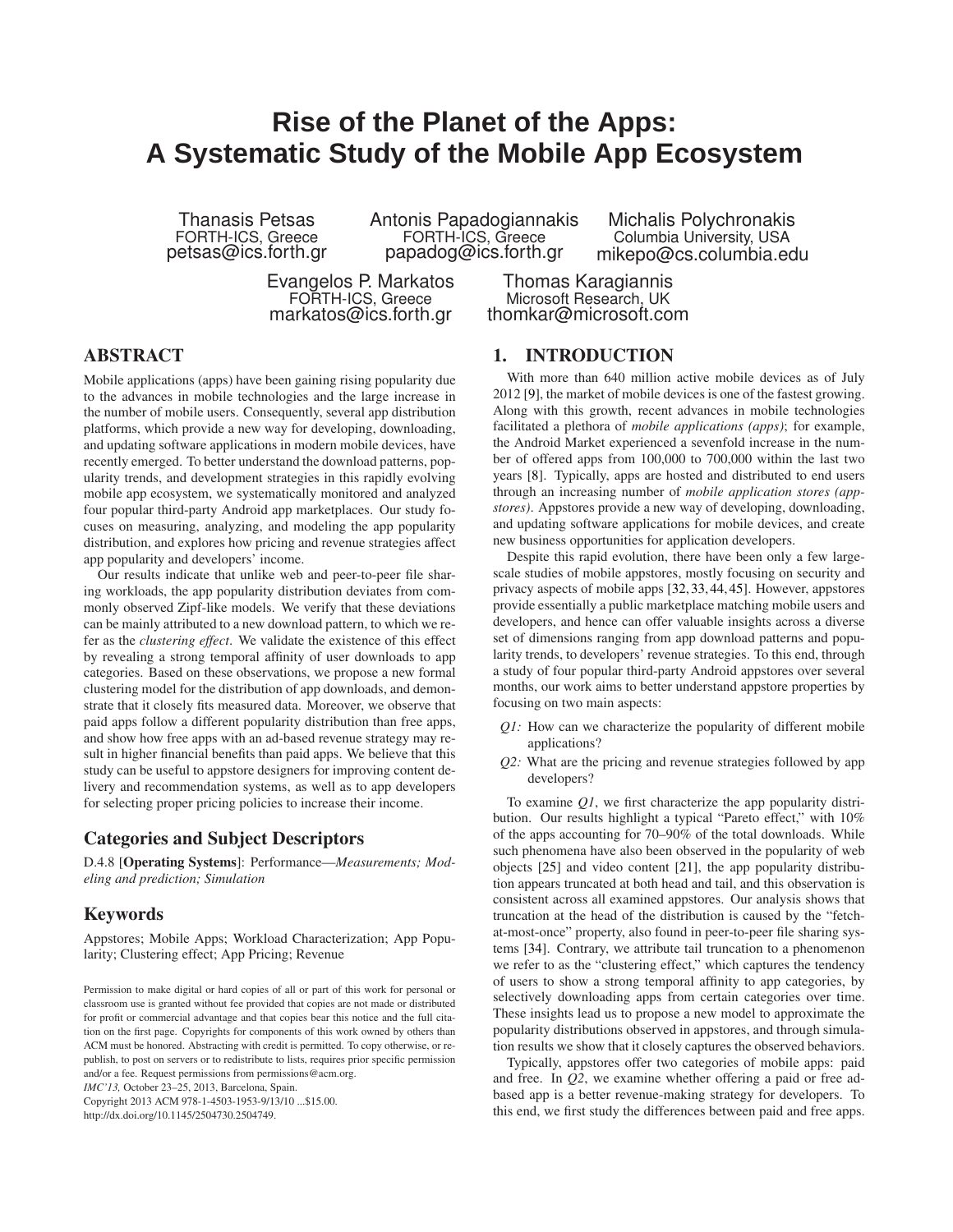While as expected free apps are far more popular, interestingly, paid apps appear to follow a different popularity distribution, which more closely resembles a Zipf distribution. We conjecture that this is the result of users being more selective when paying for apps.

Looking at developers' income from paid apps, we find that the majority of them earn a very small income, and offering a large number of apps does not lead to larger income; quality is more important than quantity. In contrast, by inspecting application binaries, we find that 67.7% of the free apps include at least one library that belongs to the 20 most popular advertising networks. Our analysis suggests that, on average, a free app needs to make just \$0.21 per download through ads to match the income offered by a paid app. For popular apps, this number drops to \$0.033. Hence, opting for a free app appears to be a more lucrative strategy.

Overall, we believe that our study offers multiple insights to both appstore designers and app developers. By understanding app popularity patterns, appstore and mobile operators can improve performance (e.g., by caching the most popular applications as shown by the Pareto effect), usability (e.g., by pre-installing very popular applications to mobile devices), and the relevance of recommendation and search systems (e.g., by taking into account the clustering effect). Similarly, insights on app monetization can be crucial for developers. Indeed, our study further shows that choosing an appropriate app category significantly affects the expected income.

The main contributions of this work are:

- We study the popularity distribution of mobile apps and compare it to the popularity distributions seen in web, peer-topeer file sharing, and user-generated content. We show that app downloads follow a power-law distribution with truncated edges and have a highly-skewed Pareto effect, with 10% of apps accounting for 70–90% of total downloads.
- We provide a model of app download distribution and validate it using data from four Android appstores. We show that our model fits the measured data much more closely than previously proposed models for web and peer-to-peer file sharing. We attribute this difference to the "clustering effect," which we validate with a study of user behavior patterns.
- We study the differences between paid and free apps and show that (i) they have different download distributions, and (ii) they lead to fundamentally different revenue patterns for developers. We show that, in most cases, free apps that follow an ad-based revenue strategy may result in higher financial benefits than paid apps.

## <span id="page-1-1"></span>**2. DATA COLLECTION**

In this section we describe the data sources we used, our data collection architecture, and summarize the collected data, which are analyzed in the rest of the paper.

#### **2.1 Monitored Appstores**

For our study we systematically collected information from four popular Android app marketplaces: SlideMe [\[16\]](#page-13-9), 1Mobile [\[13\]](#page-13-10), AppChina [\[15\]](#page-13-11), and Anzhi [\[14\]](#page-13-12). SlideMe is one of the oldest Android marketplaces, founded in 2008, containing more than 20,000 apps. 1Mobile is one of the largest third-party appstores, with more than 150,000 apps. AppChina and Anzhi are very popular appstores located in China, with more than 50,000 apps each. All marketplaces provide a website through which users can browse, search, download, and buy apps. They also provide an application manager tool that allows users to manage, search, and download apps directly from their Android device, in a similar way as the official Google Play Store App. Anzhi is often found as the pre-



<span id="page-1-0"></span>**Figure 1:** *Data collection architecture.* **Local crawler hosts use Planetlab nodes as proxies to download per-app statistics and APKs, which are stored in a local database.**

configured appstore on HTC smartphones in China. Many tablet manufacturing companies like *Disgo*, as well as many telecommunication providers like *Vodafone*, offer their devices pre-installed with SlideMe [\[5,](#page-13-13) [17\]](#page-13-14). More than 120 OEM device models use SlideMe as their default appstore [\[35\]](#page-13-15).

To explore similarities and differences among various appstores, we chose a representative and diverse sample of the available marketplaces. In terms of geographical distribution, Anzhi and AppChina target the quickly rising mobile app market of China, while 1Mobile and SlideMe are mostly used by developers and clients located in Europe and the United States. In terms of the number of available apps, 1Mobile is one of the largest appstores, Anzhi and AppChina are considered as medium-size appstores, while SlideMe is a smaller one. The appstores also differ in the degree of popularity in terms of daily downloads. SlideMe provides both free and paid apps, while the rest provide only free apps.

One of the main reasons for choosing these appstores is that all of them provide the accurate number of downloads for each app, an aspect that is of great interest for our study. On the other hand, the official Android market Google Play [\[6\]](#page-13-16), as well as other third-party marketplaces [\[1,](#page-13-17) [3,](#page-13-18) [4\]](#page-13-19), do not provide a precise number of downloads or installations per app. Instead, they give only range approximations, which make any kind of systematic analysis very difficult. Besides the coarse-grained available information, Google's terms of service do not allow access to Google Play through any type of automated means.

#### **2.2 Data Collection Architecture**

For each appstore, we collect information in two phases. Initially, we gather a snapshot of the available apps by crawling the appstore through its web interface, and store all data into a local database. Then, the crawling process is repeated on a daily basis. Each day, our crawling system re-visits the web pages for the already indexed apps to update their daily statistics. It also collects information for all the newly added apps, which are also stored into the database expanding the initial dataset. For each app, we collect statistics such as the number of downloads, user ratings and comments, current version, category, price, and information about the developer. We also download any updated APK files (i.e., the app itself), collecting this way all versions of every app in the marketplace. Note that we download each app version only once, so we do not affect the actual number of downloads.

Figure [1](#page-1-0) shows our data collection architecture. The system consists of a set of local machines, each hosting several crawler instances. We also use a set of nodes (roughly around 100) from the PlanetLab infrastructure [\[23\]](#page-13-20), which act as HTTP proxies. Before sending an HTTP request to an appstore, each crawler instance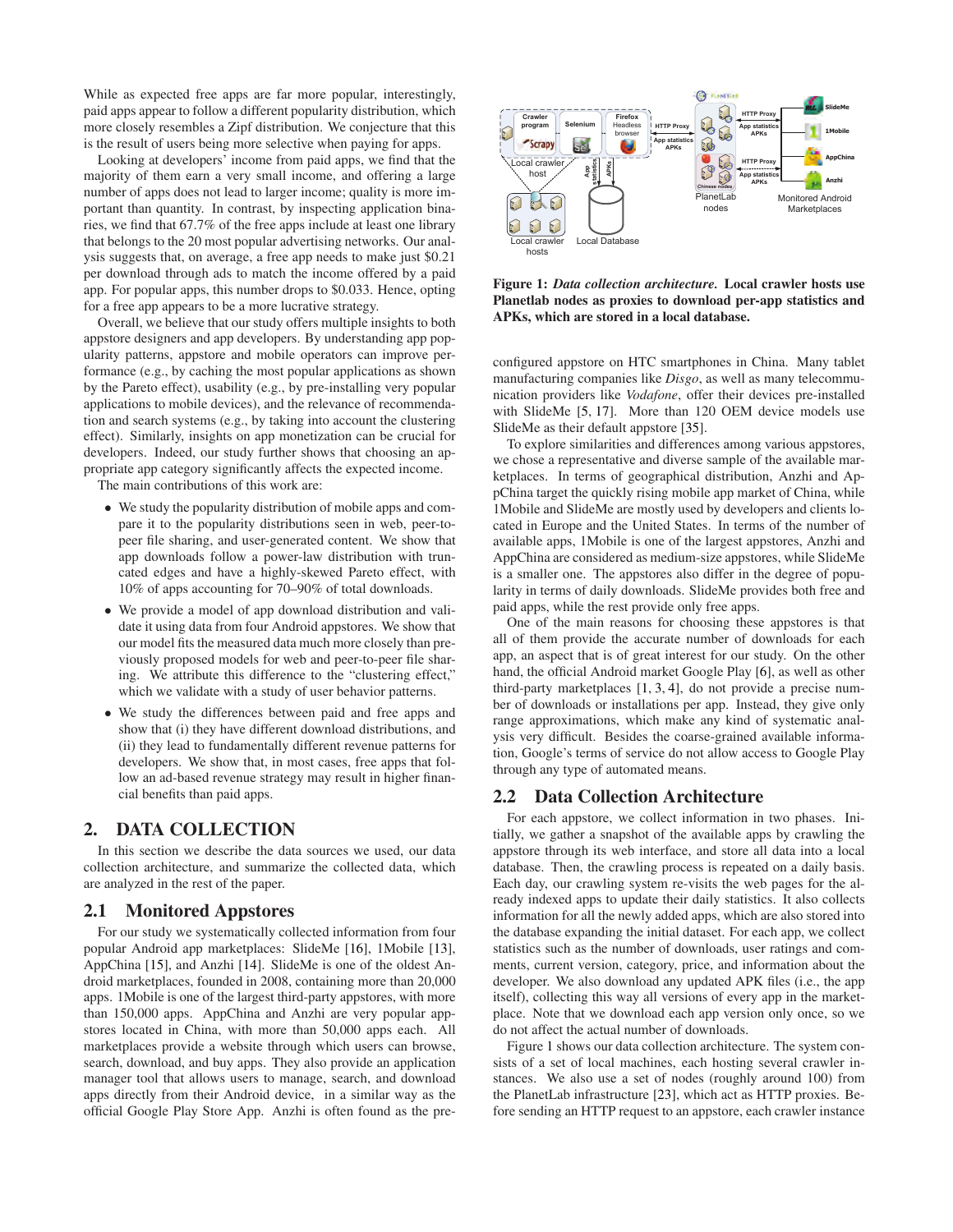| Appstore       | <b>Crawling period</b>            | Total apps                             | New apps per day | <b>Total downloads</b>                 | Daily downloads |
|----------------|-----------------------------------|----------------------------------------|------------------|----------------------------------------|-----------------|
|                |                                   | $(\text{first day} / \text{last day})$ | (average)        | $(\text{first day} / \text{last day})$ | (average)       |
| Anzhi          | $2012 - 06 - 04 - 2012 - 08 - 03$ | 58.423 / 60.196                        | 29.6             | 1.396 M / 2.816 M                      | 23.7 M          |
| AppChina       | $2012 - 03 - 30 - 2012 - 06 - 03$ | 33.183 / 55.357                        | 336.0            | 1.033 M / 2.623 M                      | 24.1 M          |
| 1 Mobile       | $2012 - 03 - 21 - 2012 - 08 - 01$ | 128.455 / 156.221                      | 210.4            | 367 M / 453 M                          | 651.5 K         |
| SlideMe (free) | $2012 - 03 - 01 - 2012 - 08 - 01$ | 12.296 / 16.578                        | 28.0             | 63 M / 96 M                            | 215.7 K         |
| SlideMe (paid) | $2012 - 03 - 01 - 2012 - 08 - 01$ | 4,606 / 5,606                          | 6.5              | 111 K / 914 K                          | 5.2 K           |

<span id="page-2-0"></span>**Table 1:** *Summary of collected data.* **We collected data about more than 300,000 apps while monitoring four different appstores for 2–5 months. AppChina has the largest number of daily downloads and new apps per day.**

randomly selects one of these proxies. This distributed crawling scheme was necessary to avoid any IP address blacklisting. The Chinese appstores apply rate limiting to hosts away from China, so we used only the PlanetLab nodes that are located in China for proxying their crawling connections.

We implemented a specific crawler for each appstore using the Scrapy framework [\[10\]](#page-13-21). We designed our crawlers to comply with the thresholds set by each appstore in terms of requests per time unit. To gather data from pages with dynamically generated content with JavaScript, we used the Selenium Remote Control (RC) [\[11\]](#page-13-22), a browser automation tool, combined with a headless Firefox browser running on an X virtual framebuffer. For such pages, the crawler was altered to make the HTTP requests through Selenium with the controlled headless browser, so that Scrapy collects all the required information from the already rendered HTML page.

#### **2.3 Data Set**

Table [1](#page-2-0) summarizes the collected data. For SlideMe, 74.7% of the apps we collected are free, while the rest 25.3% are paid. As of August 2013, the examined appstores had 316,143 apps and 7 billion downloads in total; this is roughly 52.7% of the 600,000 apps and 35% of the 20 billion downloads featured in Google Play at the same time [\[7\]](#page-13-23). This implies that our dataset comprises a significant part of the mobile app ecosystem.

We see that a small number of new apps are added to SlideMe and Anzhi by app developers every day. On the other hand, a higher number of new apps are added every day to AppChina and 1Mobile. This is probably due to the increasing popularity of the AppChina marketplace, while 1Mobile hosts the largest number of apps among these appstores. Indeed, we see that AppChina is the most popular appstore in terms of user downloads, with more than 24 million of downloads per day. It seems that this popularity attracts an increasing number of developers that choose this marketplace to distribute their applications. Although 1Mobile hosts the largest number of apps, it has a lower number of downloads than AppChina and Anzhi, which target smartphone users in China. We also observe that paid apps receive significantly less downloads than free apps, and fewer paid apps are added per day to SlideMe.

## **3. APP POPULARITY**

First, we study app popularity based on the distribution of downloads of each app among the different appstores.

## **3.1 Is There a Pareto Effect?**

Previous studies have shown that web content [\[25\]](#page-13-6) and video downloads [\[21\]](#page-13-7) usually follow the Pareto Principle: 20% of the objects are responsible for 80% of the downloads. Figure [2](#page-2-1) shows the CDF of the percentage of app downloads as a function of the app ranking (ranked from the most popular to the least popular) for the different appstores. The results confirm that a small percentage of apps is responsible for a large percentage of downloads. For example, in AppChina and Anzhi, about 10% of the apps are responsible for close to 90% of all downloads. Similarly, 10% of the



<span id="page-2-1"></span>**Figure 2:** *A few apps account for most of the downloads.* **The CDF of downloads per app shows that 10% of the apps account for 90% of the total downloads.**

1Mobile apps are responsible for more than 85% of the downloads, and 10% of the SlideMe apps are responsible for more than 70% of all downloads in this appstore. We see that this uneven distribution of popularity goes all the way into the top 1% of the applications, which are responsible for more than 70% of downloads in Anzhi, more than 60% in AppChina, more than 55% in 1Mobile, and more than 30% in SlideMe. This evidence for the existence of the Pareto effect is significant for the design of efficient caching mechanisms for application delivery to end users. For example, a cache large enough to hold 1% of the apps will have a hit rate as high as 70%.

## <span id="page-2-2"></span>**3.2 Is There a Power-law Behavior?**

Although it is clear that app downloads follow a pareto principle, we would like to explore whether the app downloads follow a power law distribution much like web downloads do [\[20\]](#page-13-24). Figure [3](#page-3-0) shows the number of downloads per app, when all apps are sorted in the  $x$  axis according to their rank based on their total downloads. We see that all distributions share a similar pattern: their main "trunk" has a linear slope indicating a Zipf distribution, which is truncated at both ends (i.e., for small and large  $x$  values).

The truncation for small  $x$  values (i.e., most popular apps) seems to follow similar patterns shown in the downloads of file sharing systems [\[34\]](#page-13-8) and video downloads in YouTube [\[21\]](#page-13-7). This truncation on these systems was attributed to the *fetch-at-most-one* principle. That is, objects shared in a file sharing system, such as music, videos, movies, etc., tend to be downloaded at most once by each user. Therefore, the curve for very popular content (i.e., small values in the  $x$  axis) tends to flatten out and reach a value close to the number of users in the system. We see the same behavior in Figure [3:](#page-3-0) for very small  $x$  the number of downloads stays almost horizontal (especially in AppChina and Anzhi appstores), which is probably due to the fetch-at-most-one principle. It is reasonable to expect that smartphone users will also download each app at most once, apart from apps which are updated.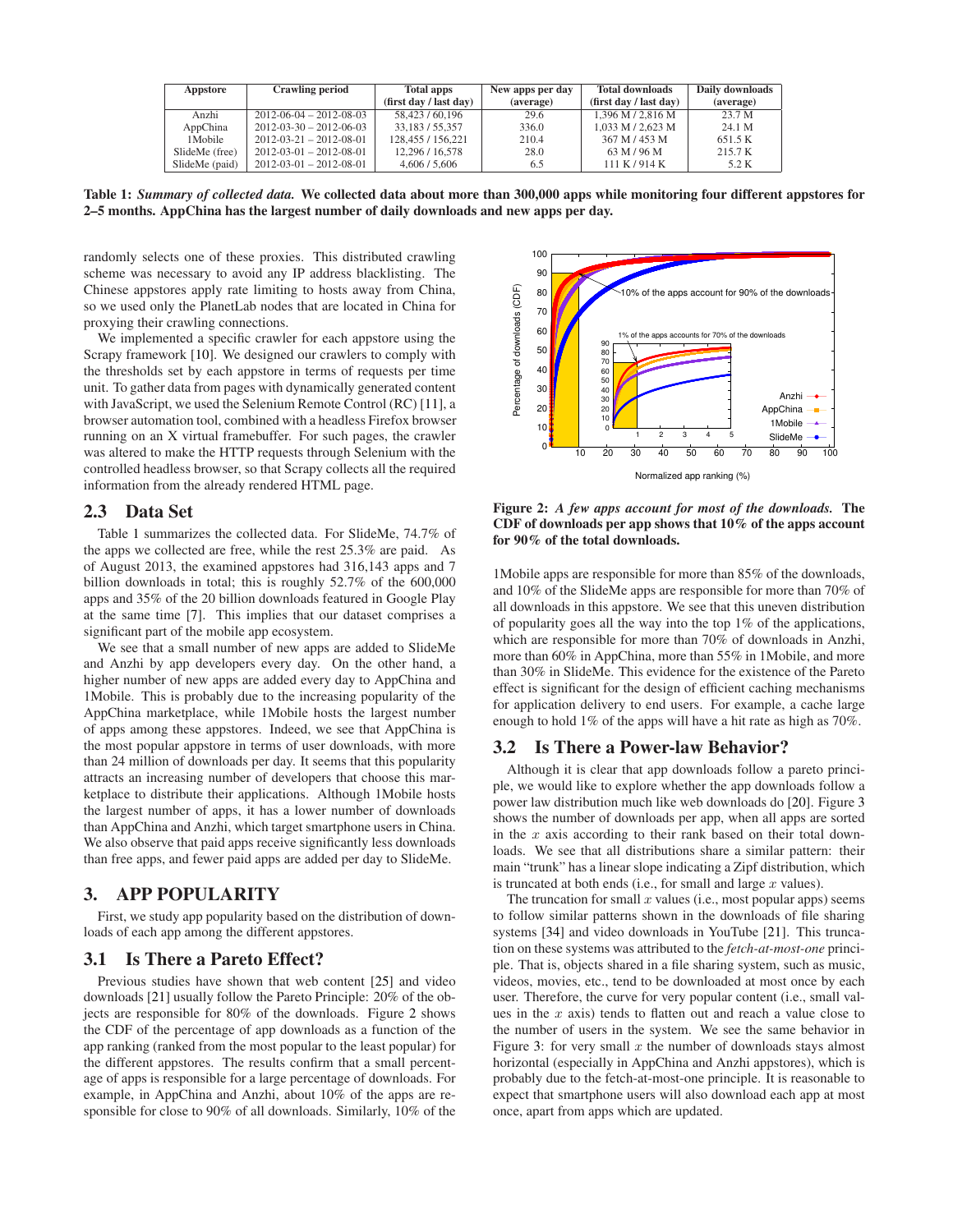

<span id="page-3-0"></span>**Figure 3:** *App popularity distribution deviates from Zipf at both ends.* **The distribution of total downloads per app as a function** of app's rank shows a main trunk that follows a Zipf distribution with truncated ends. The truncation for small x values can be **attributed to the** *fetch-at-most-once* **property observed in most popular apps. We explain the truncation for large** x **values with another phemomenon we call as** *clustering effect***.**



<span id="page-3-1"></span>**Figure 4:** *Apps are not updated often.* **CDF of the number of updates per app within two months shows that a small percentage of apps was updated in this period. This implies that users download most apps just once, or very few times, verifying the fetch-at-most-once property.**

To validate that the fetch-at-most-once property exists in mobile appstores as well, and it is not affected by application updates, we plot in Figure [4](#page-3-1) the CDF of the number of updates per app in the four appstores for a period of two months. We see that more than 80% of the apps are not updated at all within this period. Even the apps that are updated, they have a very small number of updates, e.g., the 99% of the apps have less than four updates. Since the fetch-at-most-once property affects only the most popular apps, limiting their downloads to the number of users in the market, we focused only on the top 10% most popular apps. We found that these apps are also rarely updated: 60%-75% of them have no updates in this period, while 99% of these apps have up to six updates. These results imply that the fetch-at-most-once property applies to mobile app market, as apps are not updated often.

Moreover, Figure [3](#page-3-0) clearly shows that there is a significant curvature for large  $x$  values (less popular apps) as well. Observed in usergenerated content downloads [\[21\]](#page-13-7), but not in file sharing [\[34\]](#page-13-8), this curvature has been thought to be attributed to search engines and recommendation systems. Previous works argue that these systems tend to favor the most popular content, due to information filtering, which results to the observed truncation of power law [\[22,](#page-13-25)[37\]](#page-13-26). However, we feel that this curvature is an instance of a more general phenomenon, to which we refer as the *clustering effect*.

The clustering effect suggests that apps are grouped into (static or dynamic) sets. Apps within the same set (cluster) are correlated: if a user downloads one of them, then the same user will probably download another app of the same set rather than switching to another set, or to a totally unrelated app. These clusters can be formed, for example, by the semantic classification of apps to categories, by user communities as a result of positive comments, by the appstore as a result of the recommendation algorithm used, or by other grouping forces. To validate our clustering effect hypothesis, we define and measure the affinity of user downloads among the several app categories in Section [4.](#page-3-2) Then, we propose a model for user downloads based on clustering effect and we validate it with simulations comparing to the actual gathered data in Section [5.](#page-5-0)

## <span id="page-3-2"></span>**4. THE CLUSTERING EFFECT**

In our next set of measurements we explore whether the previously suggested "clustering effect" hypothesis can be validated. One way to validate the hypothesis would be to show that (A) apps are categorized into clusters, and (B) once users have downloaded an app from one cluster, it is more likely to download another app from the *same* cluster, rather than switching to another one.

Fortunately, point (A) above is easy to show. Most appstores already group apps into clusters that are usually thematically related to the app's content. For example, there exists a cluster for "games," a cluster for "e-books," a cluster for "business and finance," and so on. To validate point (B), we would like to study the download patterns of individual users and see if they tend to concentrate around a few clusters or not. Unfortunately, appstores tend not to reveal the download patterns of individual users, mostly due to privacy concerns, and thus it is not easy to study them. Instead, we use publicly available user comments to approximate their download patterns and interests. If a user posts a publicly available comment for a particular app, we assume that the user has download the app. Thus, publicly available comments provide us with access to a subset of the download patterns of individual users.

#### **4.1 Users Focus on a Few Categories**

In this set of measurements we focused only on data from the Anzhi appstore, because it provides user comments with precise timestamps. We considered only user comments that are accompanied by a rating of the app, which is a strong indication of actual downloads. During the crawling process of the Anzhi appstore, we recorded and stored into our database the comments of each user on each app. The crawling process of user comments from the Anzhi marketplace resulted in a dataset of 361,282 users to 60,196 apps in 34 categories. Figure [5\(a\)](#page-4-0) shows the distribution of the number of comments per user. We see that 99% of the users made up to 30 comments. In many categories, there were a few users with a very large number of comments. We found that these users were posting spam, possibly using an automated script.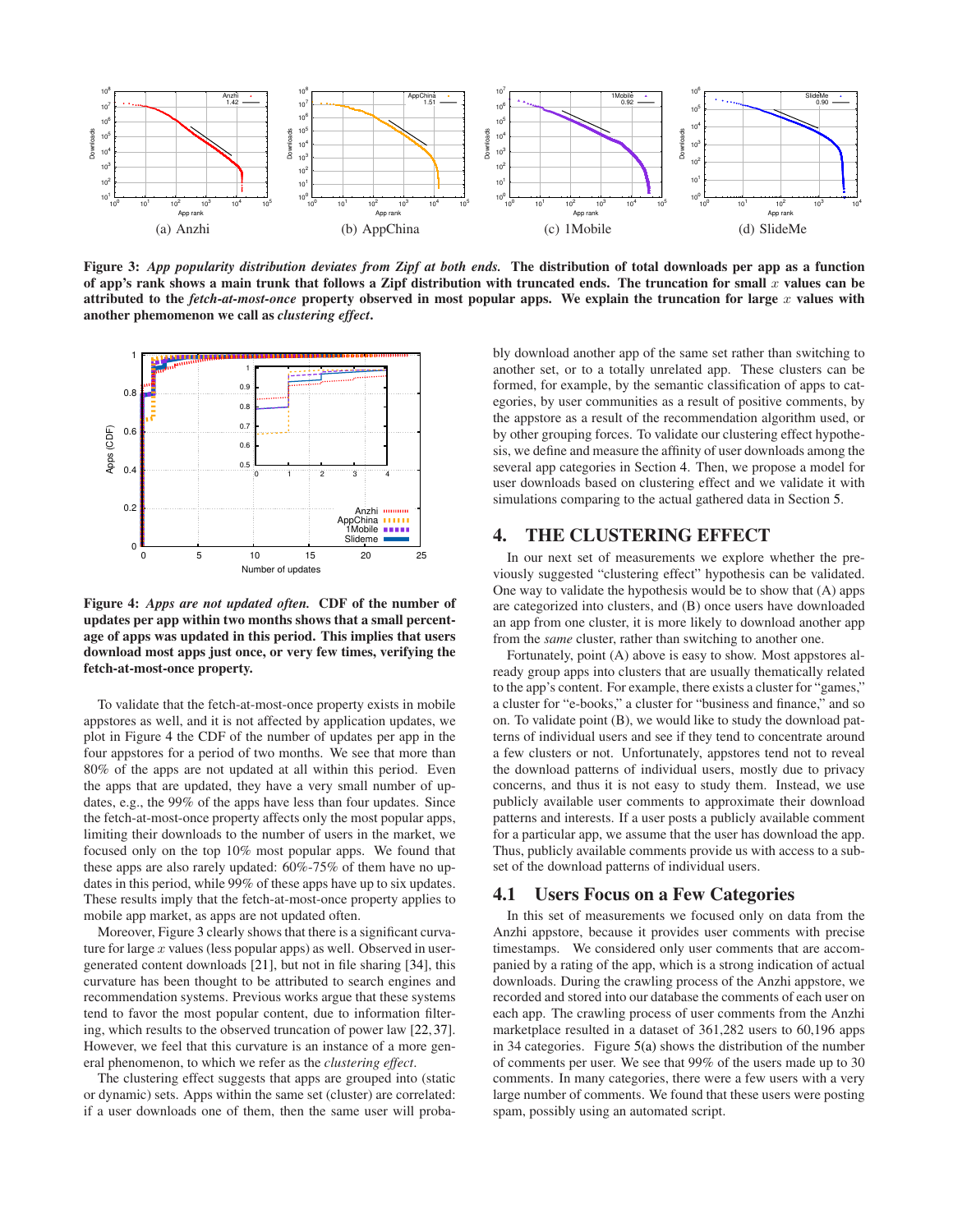<span id="page-4-1"></span><span id="page-4-0"></span>

**Figure 5:** *Users focus on a few categories.* **(a) shows that 92% of the users made up to 10 comments, while 2% of the users made more than 20 comments. (b) shows that 53% of the users leave feedback on apps from a single category, while 94% comment on up to five categories. (c) shows that 66% of the comments are for a single category, while 95% are made for up to three categories. (d) shows that there is no dominant category in terms of downloads, as the most popular app category has 12% of the total downloads.**

Figure [5\(b\)](#page-4-1) shows the CDF of unique categories for which each user comments on, for users that posted at least one comment. We see that 53% of the users commented on apps from a single category, and 94% of the users commented on apps from up to just five categories. Thus, only 6% of the users made comments in more than five categories, which is significantly lower than the percentage of users that made more than 5 comments in general (20%), as shown in Figure [5\(a\).](#page-4-0) Similarly, in Figure [5\(c\)](#page-4-2) we present the average percentage of user comments made for the top  $k$  categories, as a function of k. We have excluded users that made comments on a single app in this figure. We observe that the 66% of the comments of an average user were made for a single category, while 95% of the user comments were made for no more than five categories.

These findings indicate that most users tend to download apps from a single or very few categories, which implies a clustering effect. One could argue that the popularity distribution of app categories can influence user downloads. For example, *games* are more likely to be downloaded than apps belonging to the *tools* category, as the *games* category has a higher number of total downloads than *tools*. Therefore, a few popular categories could attract most of the users downloads. Figure [5\(d\)](#page-4-3) shows the distribution of app downloads across the different app categories. We see that the most popular category has just 12% of the total downloads, while the majority of categories have less than 4% of the total downloads. This fact indicates that there are no dominant categories in terms of downloads, and the popularity of app categories does not seem to have a considerable influence on users downloads. Consequently, the main reason for the small number of categories observed in each user's comments appears to be the clustering effect.

# **4.2 Temporal Affinity to App Categories**

To study the download patterns in more detail and validate the existence of the clustering effect, we will first define and then measure the *temporal affinity* metric of users to app categories. During the crawling process of the Anzhi appstore we have recorded the stream of comments for each user on each app. We suppressed successive comments of the same user on the same app. For example, if a user commented on apps  $a_1a_2a_3a_3a_1a_4$  we kept the sequence  $a_1a_2a_3a_4$ , which we refer to as *app string*. In addition, we know that appstore has already categorized each app  $a_i$  into a category  $c(a_i)$ . Using this knowledge, for each app string  $a_1a_2a_3a_3a_4$  we construct the *category string*:  $c(a_1)c(a_2)c(a_3)c(a_4)$ .

Given a category string S of n elements  $c_1c_2c_3...c_n$  with the respective categories of a user's *n* comments in chronological order, we define the *temporal affinity* metric Aff as the number of elements that are in the same category with their previous element, divided by  $n - 1$ , using the following formula:

<span id="page-4-3"></span><span id="page-4-2"></span>
$$
Aff = \frac{\sum_{i=2}^{n} Affinity(c_i, c_{i-1})}{n-1}
$$
 (1)

where Affinity( $c_i, c_j$ ) equals to one if  $c_i$  and  $c_j$  are the same, and zero otherwise. For example, a user with a category string  $c_1c_1c_1c_1$ will have temporal affinity equal to  $3/3$ , a user with a category string  $c_1c_1c_2$  will have temporal affinity equal to  $2/3$ , and a user with a category string  $c_1c_1c_2c_3$  will have affinity equal to  $1/3$ .

This affinity metric is an indication of whether users tend to comment on apps from the same category or on apps from different categories. Indeed, if affinity approaches the highest value (i.e., one), then users tend to repeatedly comment on apps from the same category, indicating that the users may tend to successively download apps from the same category. On the contrary, if the affinity is low, then users tend to switch from one category to another.

Note that if we have  $C$  categories of roughly equal volume, then if users randomly wander from one category to another, the affinity will be around  $1/C$ . However, in practice, the apps are not evenly distributed among the different categories. To calculate the accurate affinity probability of a random walk in the Anzhi marketplace we used the actual distribution of apps to the C different categories in this appstore from our dataset. Let  $A$  be the total number of apps in the appstore and  $A(i)$  the number of apps that belong to category  $i$ . Given this distribution, the random walk affinity probability Affrandom walk, i.e., the probability that two random app choices belong to the same category, is equal to:

<span id="page-4-4"></span>Aff<sub>random walk</sub> = 
$$
\frac{\sum_{i=1}^{C} A(i) \times (A(i) - 1)}{A \times (A - 1)}
$$
(2)

since out of the  $A \times (A - 1)$  possible random app choices, the number of app choices for which the two apps belong to the same category are equal to the sum of  $A(i) \times (A(i)-1)$  for all categories. We need the affinity probability of a random walk as a base case to compare with the actual affinity we measure from Anzhi.

So far we have defined the affinity metric as the percentage of consecutive app pairs that belong to the same category. In this way, however, we miss users that may oscillate between few categories. For instance, the category string  $c_1c_2c_1c_2$  has affinity equal to zero according to our previous definition, but we can see a clear affinity of this user to  $c_1$  and  $c_2$  categories. To address this issue, we define the affinity metric using the *depth* notion. That is, the affinity Aff with depth  $d$  for a category string with  $n$  elements is defined as the number of elements in the category string for which at least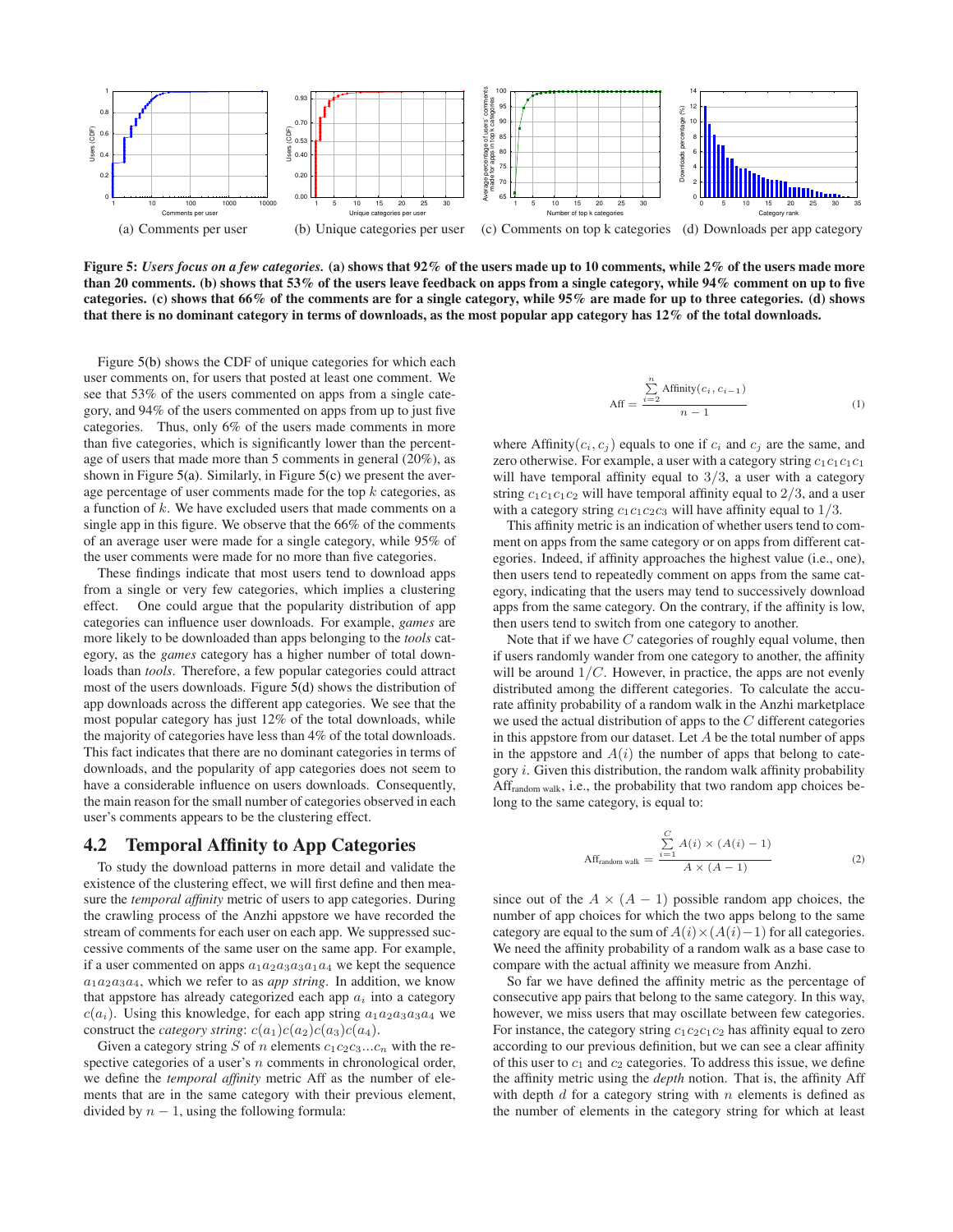<span id="page-5-4"></span><span id="page-5-3"></span>

<span id="page-5-2"></span>**Figure 6:** *Successive user selections are from the same category with higher probability.* **Temporal affinity for depth levels up to 3 for users grouped by their number of comments. We see that for depth=1, users select an app of the same category as the previous one with probability 0.55, which is 3.9 times higher than the base case of random walk. As expected, affinity increases with depth level.**

one element among its previous  $d$  elements belongs to the same category, divided by  $n - d$ :

<span id="page-5-1"></span>Aff = 
$$
\frac{\sum_{i=d}^{n} \text{Affinity}(c_i, \{c_{i-1}, c_{i-2}, ..., c_{i-d}\})}{n - d}
$$
 (3)

where Affinity( $c_i$ ,  $\{c_{i-1}, c_{i-2}, ..., c_{i-d}\}$ ) is equal to one if at least one of the  $\{c_{i-1}, c_{i-2}, ..., c_{i-d}\}$  belongs to the same category with  $c_i$ , and zero otherwise. For example, the affinity of depth equal to two is defined as the percentage of app selections that belong to the same category with one of the previous two selections. To calculate the affinity metric for this depth, we first divide the  $n$  apps of the category string into  $n - 2$  triplets. Then we check which of these triplets have affinity, i.e., if the third element belongs to the same category with the second or with the first one in the triplet. Finally, we sum the triplets that have affinity and divide them with the total number of triplets, as shown in Equation [3.](#page-5-1)

Using Equation [2](#page-4-4) we find the affinity probability of a random walk for depth equal to one. To calculate the affinity for an arbitrary depth d we use the following equation:

Aff<sub>random walk</sub> = 
$$
\frac{\sum_{i=1}^{C} A(i) \times (A(i) - 1) \times d \times \prod_{k=2}^{d} (A - k)}{\prod_{k=0}^{d} (A - k)}
$$
(4)

# **4.3 Users Exhibit a Strong Temporal Affinity to App Categories**

We measure the temporal affinity metric as defined in Equation [3,](#page-5-1) based on the actual app distribution of the 34 categories of the Anzhi appstrore. Figure [6](#page-5-2) shows the measured affinity for depth levels from 1 up to 3, as a function of the number of comments per user. We have grouped together all users that made the same number of comments, and we plot the average values and the  $95<sup>th</sup>$ confidence intervals from each group. We plotted only the groups that had more than 10 samples, excluding, in this way, the spam users as well. In case of depth equal to one, we see that the average affinity for most groups is around 0.55. This implies that once a user comments on an app from one category, the same user will comment on another app of the same category with probability close to 0.55. To place these numbers in context, we also calculated the estimated affinity of the base case as well, i.e., the case where a user wanders from one app to another randomly. The random walk affinity probability in our dataset for depth one is 0.14, shown as a horizontal line in Figure [6\(a\).](#page-5-3) Thus, we see that Anzhi users

<span id="page-5-5"></span>

<span id="page-5-6"></span>**Figure 7:** *Most users exhibit a strong temporal affinity to app categories.* **The CDF of the affinity metric for each depth level shows that 50% of the users have significantly higher affinity than the base case of random walk.**

are 3.9 times more likely to stay in the same category compared to the base case of random walk. This outcome indicates a strong temporal affinity between users and categories.

To explore how the temporal affinity increases for higher depth levels, we plot in Figures [6\(b\)](#page-5-4) and [6\(c\)](#page-5-5) the affinity metric of the same user groups, as well as the random walk affinity probability, for depths equal to two and three respectively. We see that user affinity to app categories increases with depth, as it was expected, and remains higher than the respective random walk affinity probability. To explore how the affinity varies among users, we plot the CDF of temporal affinity among all Anzhi users for the three different levels in Figure [7.](#page-5-6) We observe that the median value for depth one is 0.5, while for depths two and three the median values are 0.58 and 0.67 respectively. Overall, our results show that there is a clear temporal affinity of users' comments to app categories, which is a strong indication that users tend to download successive apps from the same categories.These observations validate our hypothesis about the existence of clustering effect in user downloads.

## <span id="page-5-0"></span>**5. A MODEL FOR APPSTORE WORKLOADS**

We now define a model of appstore usage called APP-CLUSTER-ING, based on fetch-at-most-once and clustering effect properties. The model will enable us to further explore our hypothesis and validate the effect of app clustering on app popularity distribution.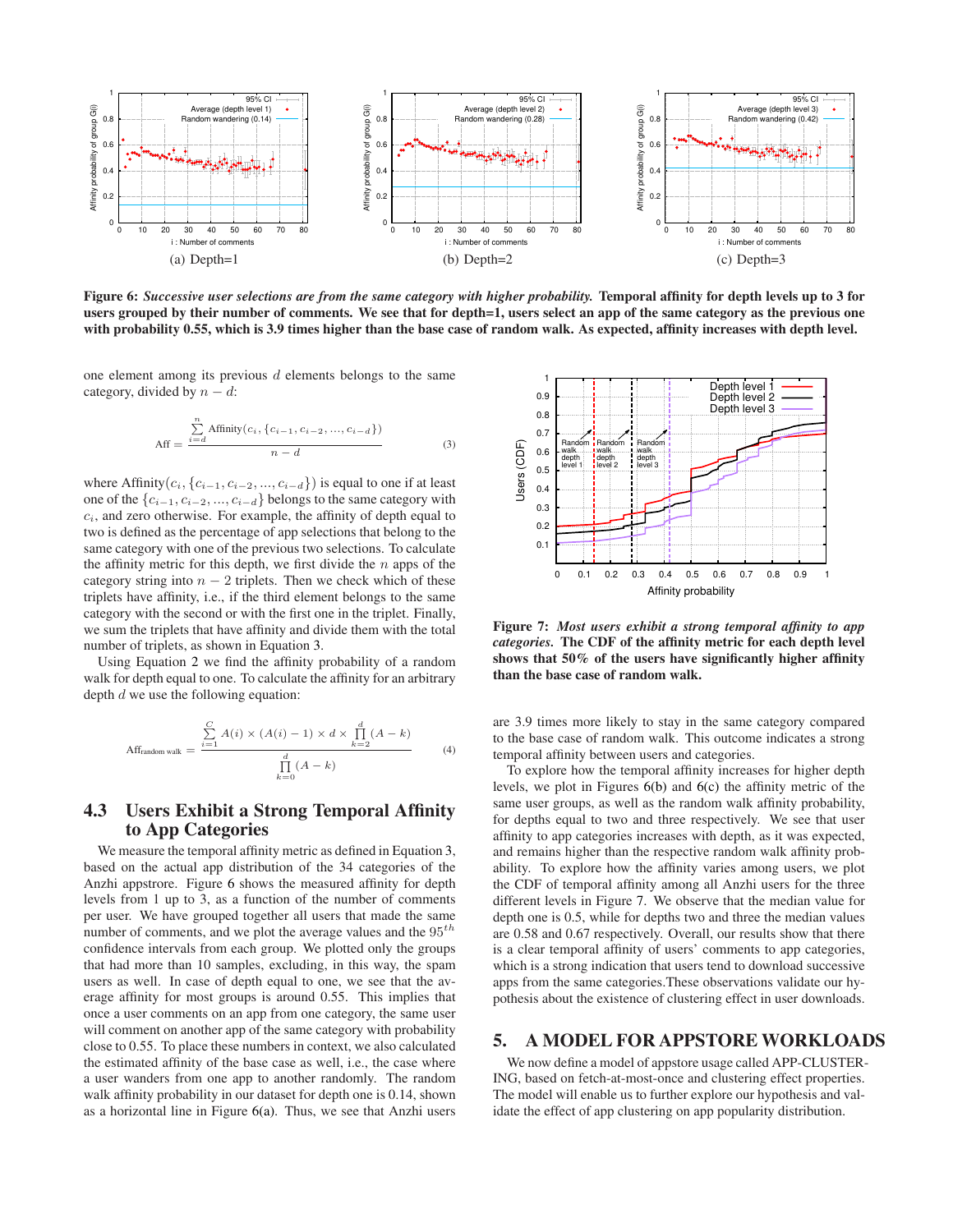

<span id="page-6-1"></span>**Figure 8:** *Predicted versus measured app popularity for each appstore.* **We see that APP-CLUSTERING fits very closely the measured data. ZIPF-at-most-once fits the data better than a pure ZIPF distribution, but diverges for large** x **values.**

| Symbol           | <b>Parameter Description</b>                                                |  |  |
|------------------|-----------------------------------------------------------------------------|--|--|
| A                | Number of apps                                                              |  |  |
| U                | Number of users                                                             |  |  |
| D                | Total downloads                                                             |  |  |
| $\boldsymbol{d}$ | Downloads per user (average)                                                |  |  |
| $z_r$            | Zipf exponent for overall app ranking                                       |  |  |
| $Z_G$            | Overall Zipf distribution of all apps                                       |  |  |
| $\overline{C}$   | Number of clusters                                                          |  |  |
| $\boldsymbol{p}$ | Percentage of downloads based on the clustering effect                      |  |  |
| $z_c$            | Zipf exponent for cluster's app ranking                                     |  |  |
| $Z_c$            | Zipf distribution of apps in cluster $c$                                    |  |  |
|                  | Predicted downloads for app with total rank $i$ and rank $j$ in its cluster |  |  |

<span id="page-6-0"></span>**Table 2: APP-CLUSTERING model parameters.**

# **5.1 Model Description and Analysis**

Table [2](#page-6-0) summarizes the key parameters used in our model. We assume that all apps are categorised in C clusters so that each app belongs to exactly one cluster. When a user downloads the first app, this download is drawn from a Zipf-like distribution  $Z_G$ . Once a user has downloaded at least one app, subsequent downloads will be from the same category of a previous download with probability p, and from a different category with probability  $1-p$ . Downloads from the same category of a previous download also follow a Zipflike distribution  $Z_c$ . Therefore, each app has two rankings: its overall ranking  $i$ , taking values between 1 and  $A$ , and its ranking  $j$ within its category, taking values between 1 and the number of apps in that category. Thus, the APP-CLUSTERING model suggests that each user behaves as follows:

- **1.** Download the first app according to the  $Z_G$  distribution.
- **2.** Download another app:
	- **2.1.** with probability p the app will be downloaded from the same cluster  $c$  of a previously downloaded app. The cluster  $c$  is randomly chosen from previous downloads with a uniform probability. The app from cluster  $c$  is drawn from distribution  $Z_c$ . If the app has been downloaded go to 2.1.
	- **2.2.** with probability  $1 p$  the app will be drawn from  $Z_G$ . If the app has been downloaded go to 2.2.
- **3.** If user's downloads are less than d go to 2.

**Analysis.** We assume an appstore with  $U$  users, where each user downloads d apps. Out of the d downloads per user,  $(1 - p) \times d$ are app selections based on a pure Zipf distribution. That is, an app with rank  $i$  has a probability to be selected for downloading equal to  $\left(\frac{1}{i^{z_r}}\right)/\left(\sum_{k=1}^A 1/k^{z_r}\right)$ . Similarly, when apps are selected from

a specific cluster  $C_a$ , an app with rank j in this cluster will be selected with probability equal to  $\frac{1}{j^{z_c}}\frac{1}{\sum_{l=1}^{S_{Ca}} 1/l^{z_c}}$ , where  $S_{C_a}$  the size of cluster  $C_a$ . For simplicity we assume that all C clusters have the same size  $S_C$ . Overall, the expected downloads  $D(i, j)$  for an app with overall rank i and rank j in its respective cluster with the APP-CLUSTERING model are:

$$
D(i,j) = \sum_{u=1}^{U} 1 - \left(1 - \frac{1/i^{z_r}}{\sum_{k=1}^{A} 1/k^{z_r}}\right)^{(1-p)\times d} \times \left(1 - \frac{1/j^{z_c}}{\sum_{l=1}^{S_C} 1/l^{z_c}}\right)^{p\times d}
$$
 (5)

The expected downloads per app are estimated by adding the probability of all users to download this app. The probability of a single user to download this app is one minus the probability for not downloading this app with  $(1 - p) \times d$  Zipf-based selections and  $p \times d$  clustering-based selections. We see that the number of downloads per app is limited by the number of users U.

#### **5.2 Simulation-based Model Validation**

To validate our model and understand the impact of clustering effect on the app downloads distribution, we developed three Monte Carlo simulators of an appstore, using ZIPF, ZIPF-at-most-once, and APP-CLUSTERING models. In the ZIPF simulator all downloads are drawn from  $Z_G$ . In the ZIPF-at-most-once simulator all downloads are drawn from  $Z_G$ , but each user can never download the same app more than once. Then we ran these simulators for all appstores in our dataset while varying their key parameters, in order to approximate the observed distribution of app downloads as close as possible. To measure how close each simulation approaches the actual downloads distribution of A apps we calculate the distance between the observed and simulated downloads of each app using the mean relative error:

$$
distance = \frac{1}{A} \sum_{i=1}^{A} \frac{|D_o(i) - D_s(i)|}{D_o(i)}
$$
(6)

where  $D<sub>o</sub>(i)$  and  $D<sub>s</sub>(i)$  are the observed and simulated downloads, respectively, for the app with overall rank i.

#### *5.2.1 Comparing Modeled and Actual Downloads*

Figure [8](#page-6-1) compares the simulation results of the ZIPF, ZIPFat-most-once, and APP-CLUSTERING models with the measured downloads in AppChina, Anzhi, and 1Mobile. We tuned the parameters of each model to produce the best data fit, by running simulations with all parameter combinations, and measuring the distance from actual data. We plot the results of each model using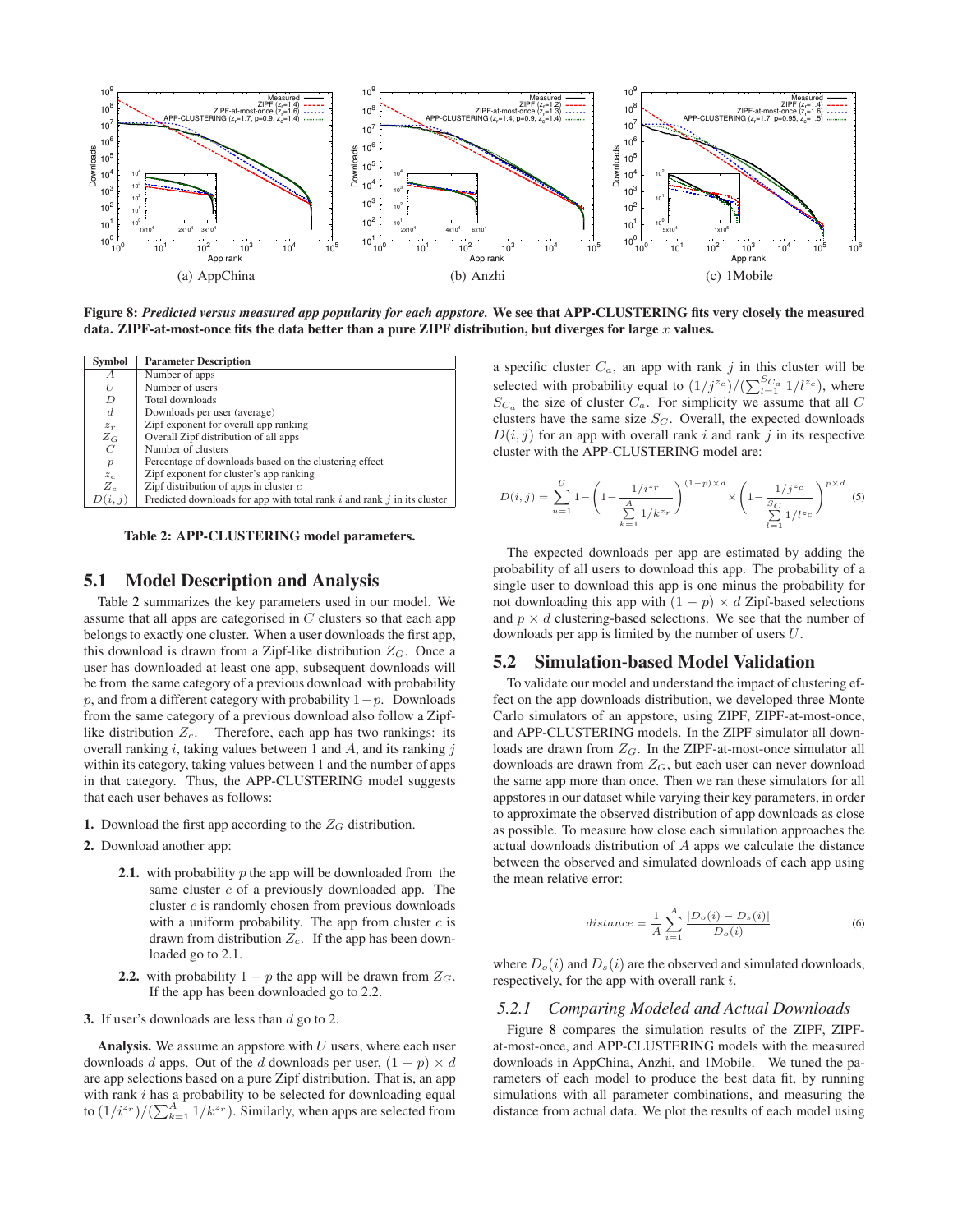

<span id="page-7-0"></span>**Figure 9:** *APP-CLUSTERING has the smallest distance from measured data.* **APP-CLUSTERING approximates the actual downloads up to 7.2 times closer than ZIPF and up to 6.4 times closer than ZIPF-at-most-once.**

the parameters that produced the minimum distance from actual downloads. We first see that in all figures the pure ZIPF distribution (dashed red line) clearly deviates from the measured data. The deviation is obvious: ZIPF is a straight line (in log-log scale) while the measured data follow a curved line at both ends of the x spectrum. Indeed, for small  $x$  (i.e., popular apps) ZIPF overshoots the measured data by more than an order of magnitude. ZIPF-at-mostonce (dashed blue line) fits the data better than ZIPF, especially for small x (i.e., for popular apps), but deviates from the actual data mainly for large  $x$  values. On the other hand, APP-CLUSTERING matches the data very close, better than any other model, both for small  $x$  and especially for large  $x$  values (i.e., least popular apps).

As we increase  $p$ , i.e., the percentage of simulated downloads based on clustering, we see that the distance of APP-CLUSTER-ING from the actual data is reduced, and data fitting is improved. The best approximations of the actual data are achieved when the percentage p of clustering-based downloads is 90–95%. This outcome provides strong evidence that clustering affects app downloads distribution and is responsible for the observed tail behavior.

Figure [9](#page-7-0) shows the distance of the three models from the measured data for the first and last day of our crawling period in AppChina, Anzhi, and 1Mobile. We see that APP-CLUSTERING has the smallest distance from measured data for all appstores. For instance, in the first day AppChina dataset, APP-CLUSTERING predictions result in 0.15 distance from the actual downloads, which is 4.7 times better than ZIPF-at-most-once and 5.1 times better than ZIPF. We see similar results from simulations of other appstores as well. Overall, we observe that APP-CLUSTERING model is able to approximate the actual downloads of all appstores very well from the first day up to the last day of our measurement period.

#### *5.2.2 Choosing the Right Number of Users*

Using the APP-CLUSTERING simulator we also explore how the number of users  $U$  influences the simulation results. Since we do not have access to the logs of the appstores, we do not know the actual number of users who have accessed each appstore. We know the total number of downloads, the total number of apps, but we do not know the total number of users. Nevertheless, we conduct simulations in order to explore whether there is a reasonable range for the number of users of the appstores studied that results to very close approximations of the actual downloads distribution per app. Given that different appstores have a different actual number of



<span id="page-7-1"></span>**Figure 10:** *Downloads of the most popular app are a good estimate of the number of users.* **We see the minimum distance from the actual downloads when the number of users is close to the downloads of the most popular app.**

users, we express the number of users as a function of the total number of downloads of the most popular app.

Figure [10](#page-7-1) shows our simulation results while varying the number of users  $U$  and setting the rest of the simulation parameters to the values that produce the minimum distance from the actual data. The  $x$ -axis is the number of the simulated users, as a ratio of the total number of downloads of the most popular app, and the y-axis reports the distance between the simulation results and the measured downloads. We plot the simulation results for the app downloads of the first and last day of the AppChina, Anzhi, and 1Mobile appstores. We see that in all cases the minimum distance from the measured data is achieved when the number of users is very close to the number of downloads of the most popular app.

# **6. APP PRICING AND INCOME**

Among the four appstores we studied, AppChina, Anzhi, and 1Mobile offer solely free apps—only SlideMe provides both free and *paid* apps. One might wonder why developers choose thirdparty marketplaces to upload paid apps instead of Google Play, which could result in increased app visibility. There are several reasons to do so. First, many developers upload their apps in as many alternative markets as possible in order to gain more popularity, increase their income, and attract users with devices that have third-party appstores pre-installed, such as SlideMe, as explained in Section [2.](#page-1-1) Also, Google Play supports only specific locations for merchants [\[12\]](#page-13-27). Since developers living in countries not supported by Google cannot upload paid apps to Google Play, they usually choose an alternative market like SlideMe. Finally, third-party marketplaces may provide benefits to developers, e.g., SlideMe does not charge transaction fees besides a payment processing fee [\[35\]](#page-13-15).

Paid apps usually have more advanced functionality and do not include advertisements. In this section, we focus on the SlideMe appstore to study how price affects app popularity, how revenue is distributed among developers and categories, and how different pricing strategies may affect developers' income. The main questions that drive our analysis regarding app pricing and developers' income are the following: (Q1) Which are the main differences between paid and free apps? (Q2) What is the developers' income range? (Q3) Which are the common strategies when offering an app, and how do these strategies affect revenue? In the rest of this section we explore these questions in more detail using the dataset of the SlideMe appstore.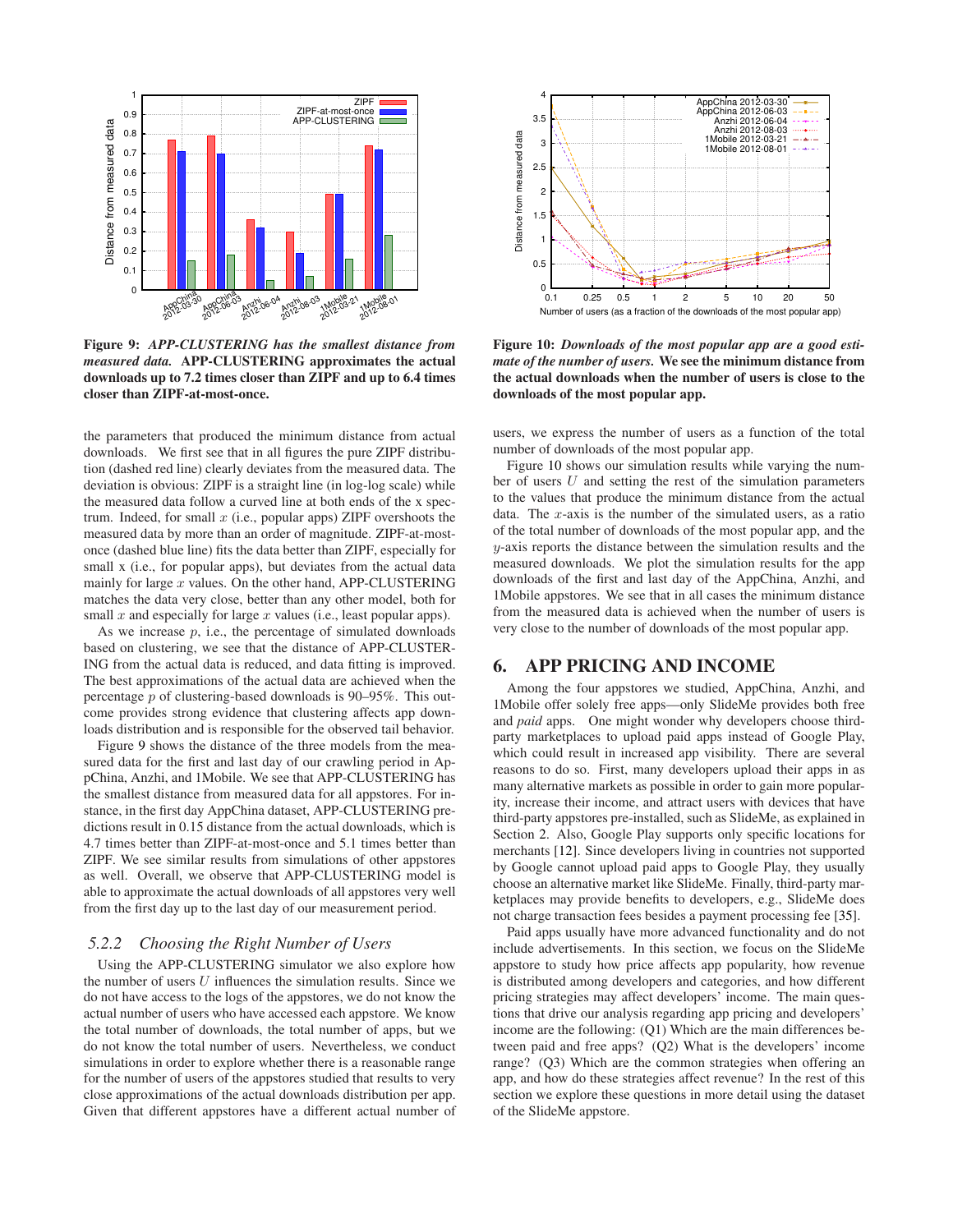

<span id="page-8-0"></span>**Figure 11:** *Paid apps follow a clear Zipf distribution.* **The downloads distribution of free and paid apps shows that paid apps clearly follow a power-law distribution, while free apps follow the same distribution we observed in Section [3.2.](#page-2-2)**

## **6.1 The Influence of Cost on App Popularity**

First, we explore how cost affects app popularity. To understand the different download patterns between paid and free apps (Q1), Figure [11](#page-8-0) shows the distribution of downloads for free and paid apps separately. Free apps follow a similar distribution as the one observed in Section [3.2.](#page-2-2) Interestingly, we see that paid apps clearly follow a pure power-law distribution, with no significant deviations. This is probably due to the fact that users are more selective when downloading paid apps: they are less influenced by recommendation systems and more considerate about cost. Thus, less popular apps tend to stay that way and are deprived from any casual downloads. Contrary, free apps enjoy much more downloads and even less popular apps get a decent number of downloads.

Figure [12](#page-8-1) shows the average number of downloads per app, as well as the number of apps as a function of price. Since the app price may change, we use the average price of each app we observed within our measurement period. We group together all apps that their price is within a range of one dollar, e.g., apps with price between two and three dollars belong to the same bin, and we plot the number of apps for each bin (in the lower part) and the average number of downloads among the apps of each bin (upper part). It is expected that apps with higher prices will get less downloads. Indeed, we observe a negative correlation between price and downloads, with Pearson's correlation coefficient equal to -0.229. This means that apps with higher prices are less likely to become popular. Similarly, the results indicate that there is a negative correlation between price and number of apps as well, i.e., we see more apps with lower prices, with a correlation coefficient equal to -0.240. This means that most developers offer their apps in lower prices, hoping for increased popularity.

#### <span id="page-8-2"></span>**6.2 Developers' Income**

Next, we set out to explore how the app market's revenue from paid apps are distributed among the developers, and which parameters affect the developers' income (Q2). To estimate the income of each developer we rely on the total number of downloads (purchases) of each paid app offered by this developer, multiplied by the average price of this app during our measurement period. The average revenue of a single paid app is \$3.9. Appstores usually get a commission from purchases, typically around 20–30% of the app's price, and the remaining amount is the actual developer's income. However, SlideMe has one of the lowest commissions on app purchases: it gets 5% of the app's price for each download. From the total revenue, which is close to 4 million dollars in our dataset, SlideMe should get around 200 thousand dollars as commission.



<span id="page-8-1"></span>**Figure 12:** *Expensive apps are less popular.* **Number of downloads and apps as a function of price. We see that the number of downloads and number of apps are negatively correlated with price.**

For simplicity in our measurements we assume that developers get the whole amount from each download of a paid app.

Figure [13](#page-9-0) shows the CDF of total income per developer. We see that half of the developers made less than \$10, while 27% of them had no income from their paid apps. The 80% of the developers made less than \$100, and 95% of them less than \$1,500. However, we observe that there is a small percentage of developers, roughly around 1%, with income higher than 2 million dollars from very popular applications. Overall, it is clear that the majority of developers in the SlideMe appstore had a negligible income by selling paid apps, while only a very small percentage of them made a significant income.

An interesting question that comes up is whether the total income of a developer is correlated with the number of apps that this developer creates. In other words, can a developer earn more by creating more applications? To answer this question we plot in Figure [14](#page-9-1) the number of paid apps per developer versus the average total income of the developers with this number of paid apps. We see that the developer's income does not increase with the number of apps, and there is no clear relation between them. The Pearson's correlation coefficient between income and number of apps per developer is equal to 0.008, which validates that these values are not correlated. Therefore, it seems that a developer will not necessarily reach a wider set of users by simply offering more apps. This is very interesting, because it shows that quality is more important than quantity for the developers' income.

We also measure how the revenue from paid app installations is distributed to app categories, and whether the percentage of apps and developers per category are related to the category's revenue fraction. Figure [15](#page-9-2) shows the percentage of the total revenue per app category, along with the percentage of apps and developers for the same categories. We see that 67.7% of the revenue comes from paid apps of the music category, 19.7% from games, while 3.9% and 3.7% of the revenue comes from utilities and productivity categories respectively. Overall, 95% of the revenue comes from these four categories, while the rest 16 categories contribute only with 5% of the developers' income. These four categories include the 30.4% of the apps and 72% of the developers. Despite the fact that music produces 67.7% of the total revenue, we see that it contains just 1.6% of the paid apps, and only 4.3% of the developers have made at least one app in this category. We also observe that 33.2% of the apps are in the e-books category, created by only 1.6% of the developers, and they result to just 0.1% of the total revenue. On the other hand, 18.3% of the apps are games, offered by 36.2% of the developers, resulting to 19.7% of the total revenue, which is a reasonable ratio. Overall, we see that the fraction of revenue per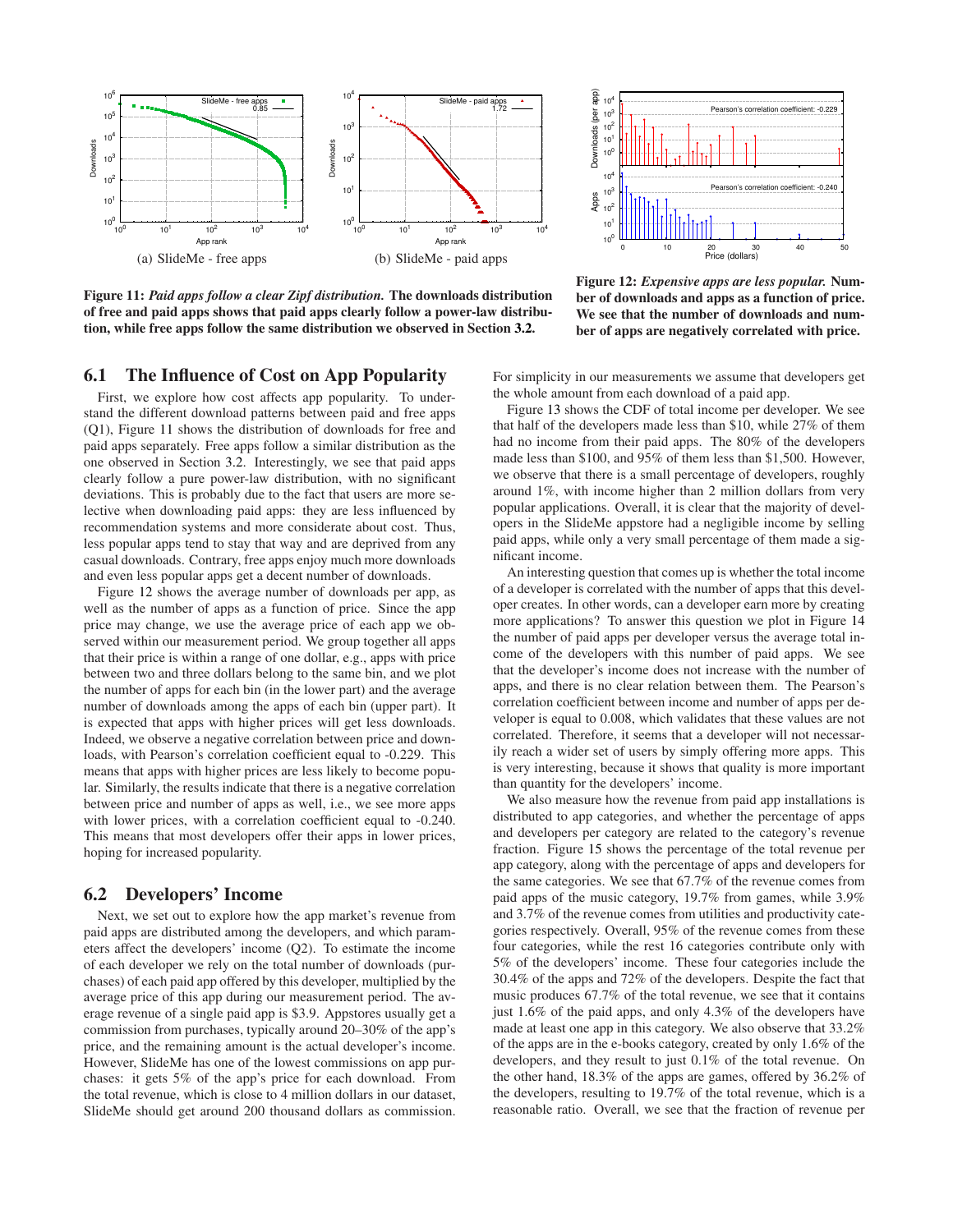

<span id="page-9-0"></span>**Figure 13:** *Most developers have negligible income from paid apps.* **80% of the developers made less than \$100, while 1% of them gained more than 2 million dollars.**



<span id="page-9-2"></span>**Figure 15:** *Revenue comes from few categories.* **We see that 95% of the total revenue comes from the music, games, utilities, and productivity categories. The revenue per category is not correlated with the number of apps per category, and it is slightly correlated with the number of developers in these categories.**

category is not related with the percentage of apps in the same category, with Pearson's correlation coefficient equal to 0.014, and it is slightly related with the percentage of developers in these categories, with correlation coefficient equal to 0.198. The percentage of apps and developers per category are more correlated, with Pearson's correlation coefficient equal to 0.378.

#### **6.3 Revenue Stategies**

In this section we set out to explore the common developers' strategies, and how these strategies may affect the developers' income (Q3). From our dataset we see that there exist 5,106 developers in the SlideMe marketplace for 22,184 applications. Thus, each developer builds 4.3 apps on average. Figure [16\(a\)](#page-9-3) shows the CDF of the number of free and paid apps offered by each developer. We see that 60% of the free app developers, and 70% of the paid app developers, create only a single app. Overall, 95% of the developers offer less than 10 apps. We also observe that there is a small fraction of developers that release a large number of apps, e.g., one developer with 1,402 apps and another with 592 apps. We found that these developer accounts correspond to two different compa-



<span id="page-9-1"></span>**Figure 14:** *Quality is more important than quantity.* **We see that developer's income is not correlated with the number of apps that this developer offers.**

<span id="page-9-4"></span><span id="page-9-3"></span>

**Figure 16:** *Developers create a small number of apps focused on few categories.* **CDF of the number of free and paid apps per developer shows that 95% of the developers offer less than 10 apps. CDF of the number of unique categories per developer shows that 99% of the developers focus on 1–5 categories.**

nies that develop many mobile apps systematically. From these 5,106 developers we see that 75% of them offer only free apps, 15% of them offer only paid apps, while there is a 10% of developers that offer both free and paid apps. This outcome implies that most developers choose a single pricing strategy: either they offer their apps as free, aiming at income from advertisements or in-app billing, or they choose to sell their apps at a pre-defined price.

Figure [16\(b\)](#page-9-4) shows the CDF of the number of unique categories for which each developer create apps. We see that developers usually focus on one or just few categories: 75% of the free app developers and 85% of the paid app developers create apps belonging to a single category, while 99% of the developers in both cases focus on 1 up to 5 categories. This outcome shows that most developers are also interested in specific app categories.

In Section [6.2](#page-8-2) we focused on the income made by paid apps in SlideMe, based on the apps' price and downloads. However, free apps also give opportunities for financial benefits to their developers, mainly due to advertisements (ads) and in-app billing. To validate this argument, we measured the percentage of free apps in SlideMe that include at least one of the 20 most popular advertising networks [\[33\]](#page-13-3), using the *Androguard* [\[2\]](#page-13-28) reverse engineering analysis tool, which attempts to detect advertising libraries within APK files. The results of this analysis show that 67% of the free apps in SlideMe include ads, i.e., at least one of the 20 most popular ad networks. The SlideMe web page also indicates whether each app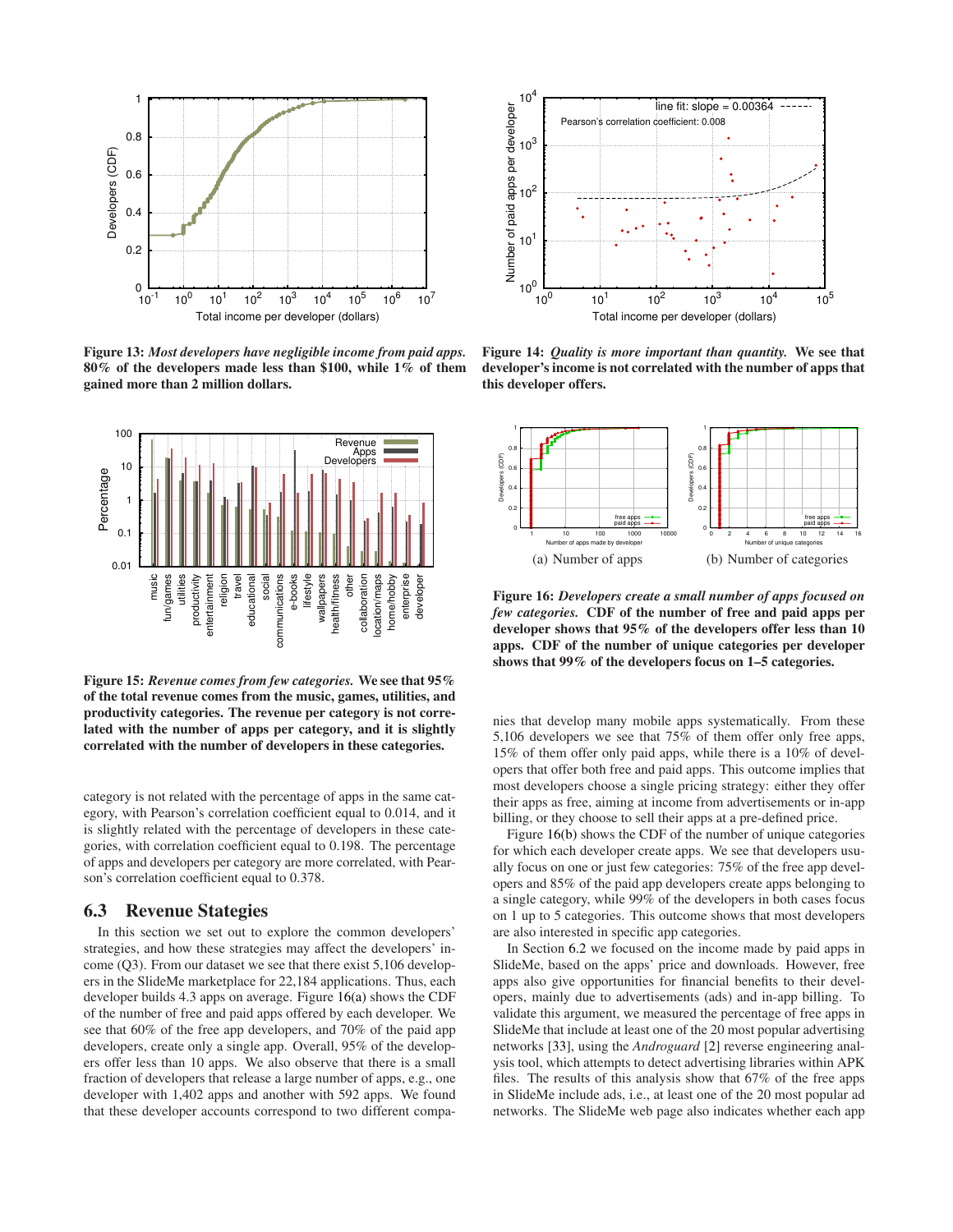

<span id="page-10-0"></span>**Figure 17:** *Free apps with ads may have higher financial benefits than paid apps.* **An average free app needs about \$0.21 per download to match the income of an average paid app. Breakeven ad income drops over time because downloads increase faster for free apps. Popular free apps have a lower break-even ad income, thus better chances for increased revenue.**

(free or paid) contains ads. We observed that this information is generally true, compared with our analysis on the actual APK files for free apps, with just a few exceptions. We also observed that very few paid apps state that they use ads, which implies that there are two different revenue strategies: either paid apps with no ads, or free apps with advertisements.

Using our dataset, we evaluate the two different revenue strategies: (i) paid apps, which require a payment before downloading, and (ii) free apps using advertisements, which make profit after installation. However, we do not have any data about the usage of free apps upon installation, i.e., clicks and impressions, to approximate the actual income from those apps. Therefore, to compare the two alternative revenue strategies, we estimate the ad income that a free app needs to make per download to match the income of a paid app. We can estimate this *break-even* ad income per download for a free app based on the average number of downloads measured for free and paid apps in the SlideMe appstore, and the average price of paid apps, using the following formula:

$$
Ad\,Income=\frac{\sum\limits_{i=1}^{N_{paid}}Downloads(i)\times Price(i)/N_{paid}}{\sum\limits_{j=1}^{N_{free}}Downloads(j)/N_{free}}
$$
(7)

where  $N_{paid}$  and  $N_{free}$  the number of paid and free apps respectively. We consider only free apps with ads in this analysis.

Figure [17](#page-10-0) shows the break-even ad income per download for an average free app as a function of time, for the last three months of our measurement period. We see that overall, an average free app needs to make just \$0.21 per download from ads in order to match the income of an average paid app. Moreover, we see that the break-even ad income is dropping over time. This happens because the average downloads of free apps increase much faster than the average downloads of paid apps. Thus, for many apps, where users are expected to spend some time using the application, the ad-based revenue strategy seems more promising for increased income. While the paid apps collect money once per download, a free app may continue to earn money for a long period after the download, depending on app usage.



<span id="page-10-1"></span>**Figure 18:** *Some app categories may be more profitable for developers that focus on free apps with ads.* **A free app in categories like wallpapers or e-books needs to make just \$0.002 per download to match the income of a paid app in the same category. In contrast, free apps in the music category need to make more than \$1.6 to gain a higher profit.**

In Figure [17](#page-10-0) we also see the break-even ad income for the most popular free apps, which are the 20% of apps with most downloads, for free apps with medium popularity, which are the next 50% of apps, and for the less popular free apps, which are the last 30% of apps with the fewer downloads. We see that a popular app needs an even lower ad income, just \$0.033 per download, to outreach the income of a paid app. Even for the less popular apps, the break-even ad income is \$1.56 per download, which is still 2.7 times lower than the average price of a paid app. Therefore, especially for free apps with high and medium popularity, the ad-based revenue strategy seems to be able to offer significantly higher financial benefits than asking for payment only once before downloading.

We performed the same analysis for each app category, as pricing depends on several factors that may vary across different categories. Such factors, for example, include the effort of developing an app (e.g., games in general are more complex to be developed than e-books or wallpaper apps) or the popularity of the app category. Figure [18](#page-10-1) shows the break-even ad income per app category. We see that break-even ad income differs among categories. For instance, the highest break-even ad income, roughly \$1.6, is observed for music apps, while the lowest is observed for the wallpaper and e-book categories (close to \$0.002). This is because music is the dominant category of paid apps in terms of revenue, as we see in Figure [15.](#page-9-2) Moreover, it is interesting to note that a free app of the fun or games category, which is the second more lucrative category, needs to make only \$0.04 per download on average to reach the revenue of a category-equivalent paid app.

## **7. IMPLICATIONS**

We believe that our study can be useful for both appstore operators and app developers in several ways. In this section, we briefly discuss some practical implications.

**New replacement policies for improved app caching.** The existence of locality in user downloads, as manifested by the Pareto effect, can help appstore operators to design efficient caching mechanisms for improving the speed of app delivery to end users, e.g., by caching the most popular apps in fast memory or local network caches. To explore the benefits of this locality, we simulated a typical cache with a *Least Recently Used* (LRU) replacement pol-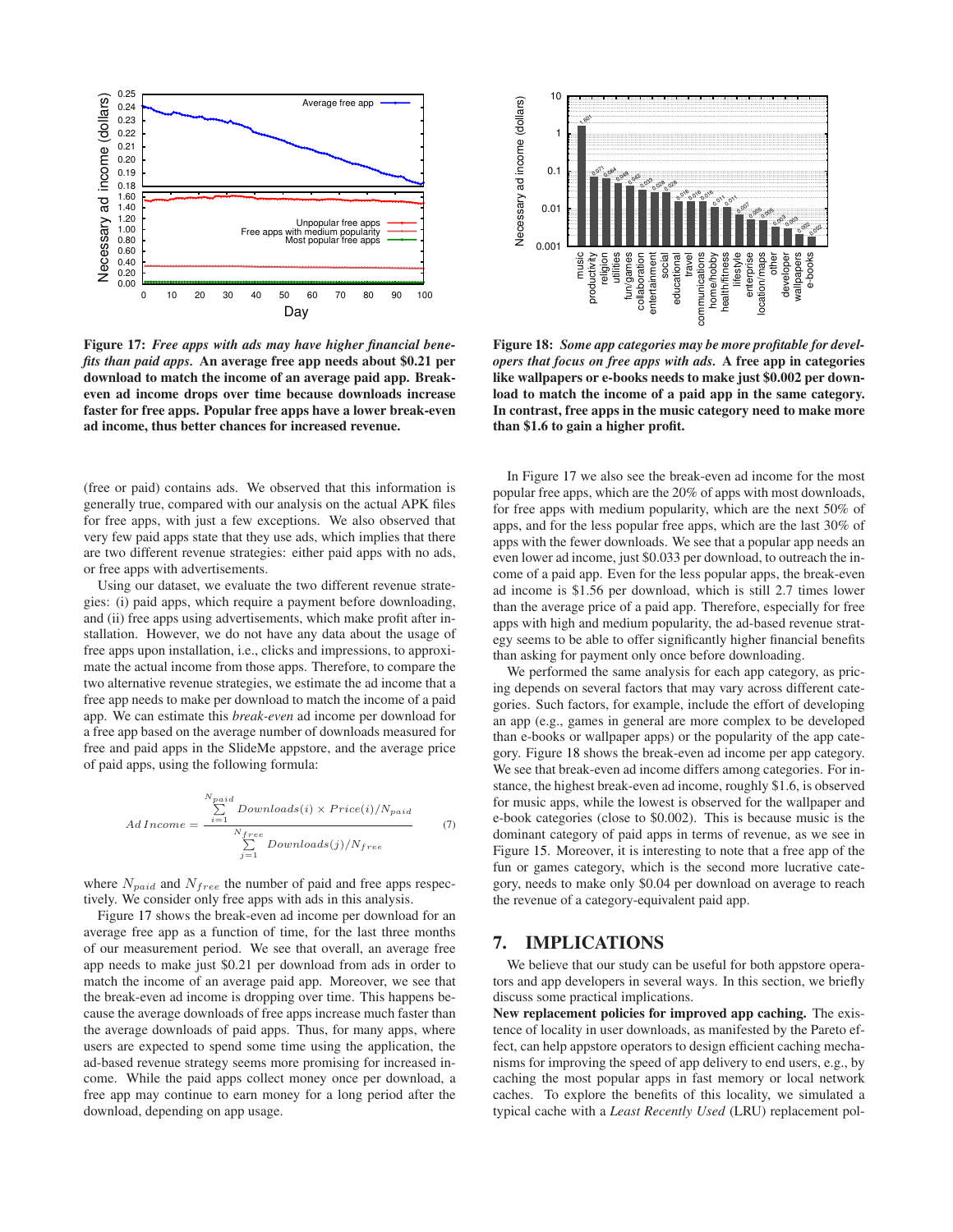

<span id="page-11-0"></span>**Figure 19:** *Clustering-based user behavior has a negative impact on LRU cache performance.* **Cache hit ratio as a function of cache size for an LRU app cache. Although the LRU cache achieves a high hit ratio, APP-CLUSTERING results in a significantly lower hit ratio than ZIPF and ZIPF-at-most-once.**

icy. We varied the cache size in terms of apps, assuming that all apps have the same size. In our dataset, the average app size is 3.5 MB. For each cache size, the cache was initialized with the respective number of most popular apps. To examine the effect of the observed clustering-based user behavior on a typical LRU cache, we simulated user downloads based on the three different models: ZIPF, ZIPF-at-most-once, and APP-CLUSTERING. We simulated an appstore similar to Anzhi, i.e., with 60,000 apps divided into 30 categories, 600,000 users, and 2 million downloads. We used a ZIPF exponent  $z_r = 1.7$  for overall app ranking, and a ZIPF exponent  $z_c = 1.4$  for each cluster's app ranking. The percentage of downloads based on clustering was set to 90% ( $p = 0.9$ ). In case of a cache miss, the requested app was replacing the least recently downloaded app from the cache.

Figure [19](#page-11-0) shows the cache hit ratio as a function of cache size, which varies from 1% to 20% of the number of total apps (i.e., from 6,000 up to 120,000 apps, which roughly corresponds to 2.1– 42 GB of actual cache size), when generating user downloads with each one of the three different models. In general, we see that app caching with an LRU policy achieves a high hit ratio. For example, when caching 10% of the apps, the cache hit ratio is higher than 90% for all models.

However, we see that the workload generated by the APP-CLUS-TERING model, which simulates the observed clustering-based user behavior, results in a significantly reduced hit ratio compared to the other two models. While ZIPF-based workload generation (e.g., like web downloads) leads to a hit ratio higher than 99% for all cache sizes, and ZIPF-at-most-once workloads (e.g., like peerto-peer file sharing downloads) result in a high hit ratio starting at 94.5% and exceeding 99% for cache sizes larger than 10% of the total apps, we see a significantly lower hit ratio for APP-CLUS-TERING: from 67.1% up to 96.3% when the cache size varies from 1% to 20% of total apps. Thus, we conclude that although an LRU cache can exploit locality of user downloads to improve the performance of app delivery, the clustering behavior we have identified in this work has a negative effect on the performance of a typical LRU cache. To improve cache performance in the context of app delivery, we believe that new replacement policies should be used, taking into account the clustering-based user behavior.

**Effective prefetching.** Understanding the temporary affinity of users to app categories can help the design of more efficient prefetching methods. As we showed in Section [4,](#page-3-2) a user that downloads an

app from a given category is more likely to download the next few apps from the same category. Thus, the most popular apps from this category that have not been downloaded by the user can be prefetched to a local place in order to improve user experience and app delivery performance.

**Better recommendation systems.** The understanding of user download patterns, like the clustering effect, can help appstore operators to design better recommendation systems, which can benefit (i) apps and developers by providing better opportunities for more suggestions and downloads, and (ii) end users by providing more useful suggestions. A recommendation system can benefit apps and developers by identifying the apps that need to be recommended to increase their popularity, and by identifying users interested in the respective app category. Also, end users can benefit from a better recommendation system by improving their user experience. A typical recommendation system follows a collaborative filtering method [\[18\]](#page-13-29). The main idea of this method is to find groups of users who share similar interests. These users can be determined based on their similar app downloads. If an app is downloaded by most users in a group, then it is likely to be of interest for another user in the same group that has not yet downloaded it. Thus, this is a possible suggestion from the recommendation system.

The clustering effect, however, can also suggest apps that have not necessarily been downloaded by users who share similar interests. For example, a user who downloaded an app from a given category may be interested in other popular apps of the same category. Thus, the clustering effect provides a richer set of choices than the limited choices of current recommendation systems, which are mainly based on the common apps downloaded by a set of users. Moreover, users who prefer a large variety of choices will have a better experience with recommendation systems that do not bombard them with the same set of popular apps. In addition, capitalizing on the temporal affinity of users to app categories, as we explained in Section [4,](#page-3-2) the recommendation system can suggest apps related to the most recent interests of a user, instead of apps related to older downloads.

**Identify and help problematic apps.** Our model of app downloads can be used by appstores to estimate future app downloads based on app popularity. This will enable appstores to pinpoint problematic apps and favor them through better recommendations. **Larger category diversity.** Another possible implication of the clustering effect is that, currently, users appear to be adherent to one specific category. This may be because they were initially interested in a specific app and they ended up downloading more apps from a single category, based on appstore's suggestions. Hence, there might be a need to expose apps from more categories through recommendations. This may also incentivize developers to offer a wider set of apps across multiple categories.

**Understand and improve app popularity.** Understanding the parameters that affect app popularity is of high interest for developers who want to predict, understand, and most importantly, increase the popularity of their apps. To this end, we provide insights on how user behavior, app category, and other parameters affect app downloads in four popular third-party Android appstores.

**Maximize income.** Understanding which pricing models result in higher revenue can help developers to choose the appropriate pricing policies for increasing app popularity and, eventually, their income. To this end, we examine how cost, app popularity, and app categories affect a developer's income in our dataset. We also compare two popular revenue strategies: paid apps versus free apps with advertisements. Our results indicate that the most profitable revenue strategy depends on app popularity, app category, and ad income per download.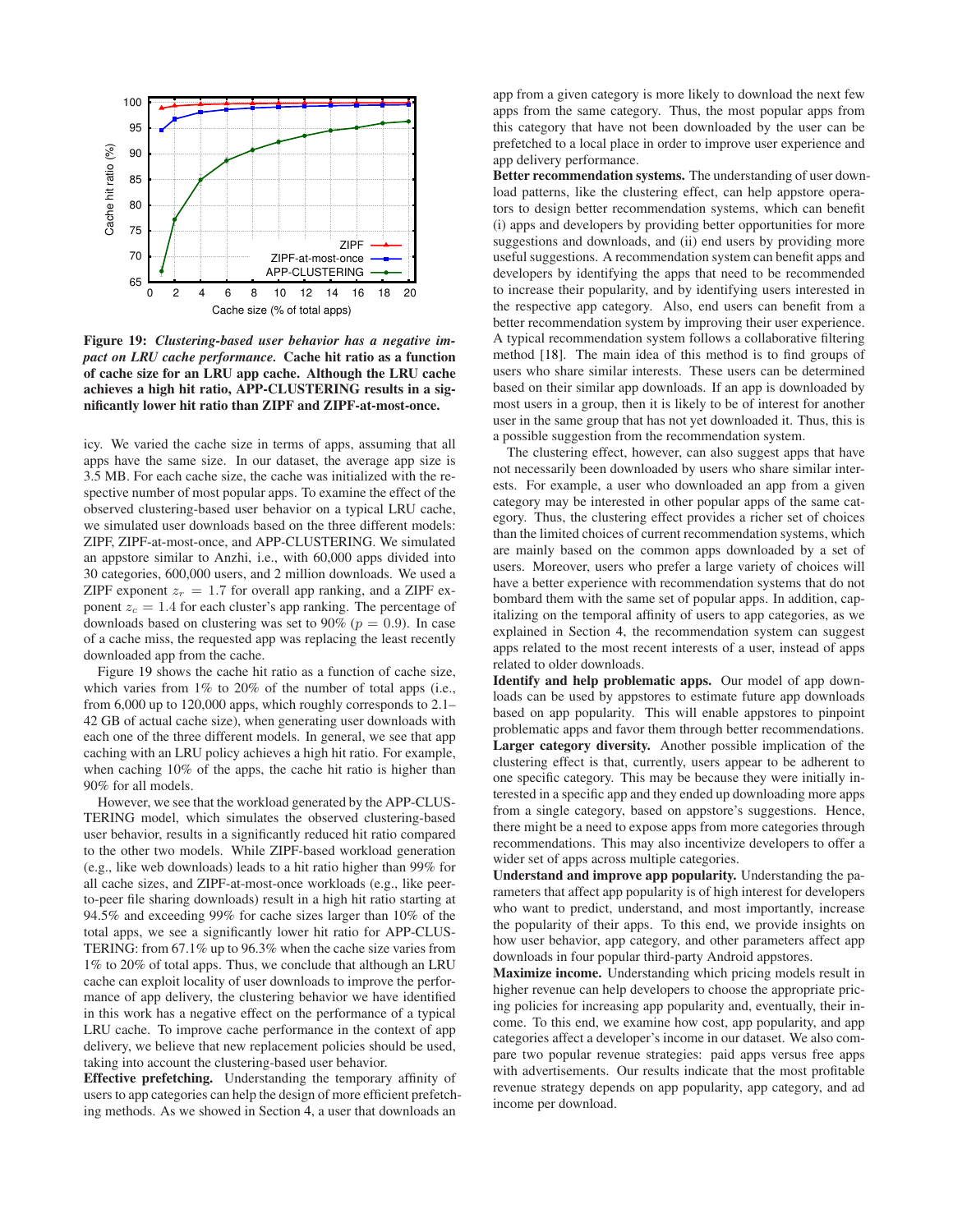# **8. RELATED WORK**

**Workload Characterization.** There are numerous studies focusing on the workload characterization of networks and distributed systems, aiming to improve the understanding of their complex behavior by identifying high-level trends and summarizing statistics that explain significant properties of their workloads. Many of these studies concentrate on web workloads. Breslau et al. [\[20\]](#page-13-24) show that web requests follow a Zipf-like distribution, and propose a simple model based on this distribution to explain the observed behavior. Crovella and Bestavros [\[25\]](#page-13-6) show that web traffic exhibits self-similar characteristics, which can be modeled using heavy-tailed distributions. Based on web workload characteristics, Barford and Crovella [\[19\]](#page-13-30) propose a model for representative web workload generation. In a similar spirit, we show that mobile app popularity follows a Zipf-like distribution with truncated ends, and we propose a model that approximates the observed distribution.

Besides the web, there are also several studies that focus on other systems' workload characterization. Gummadi et al. [\[34\]](#page-13-8) show that popularity distribution in peer-to-peer file sharing systems deviates from Zipf for very popular objects, which is also observed in our study, and introduce a model that explains this behavior. Cha et al. [\[21\]](#page-13-7) study YouTube and find that the popularity distribution of user-generated video content follows power-law with an exponential cutoff, which is similar to the app popularity distribution we observe in our study. Power-law distributions with exponential cutoffs have been also identified in other networks, such as live streaming media networks [\[24\]](#page-13-31), protein, e-mail, actor, and collaboration networks [\[31\]](#page-13-32). There are also many works focusing on the explanation and understanding of the power-law distributions [\[37,](#page-13-26) [38\]](#page-13-33).

**Systematic studies of mobile apps.** Recently, mobile systems and applications have attracted the interest of researchers that try to understand the behavior and functionality of this emerging technology. Several research efforts were made for collecting and analyzing large sets of mobile apps from multiple marketplaces. These efforts are mainly focused on security and privacy-related analysis, such as malware detection [\[45\]](#page-13-5), malware analysis [\[44\]](#page-13-4), overprivilege identification [\[30\]](#page-13-34), detection of privacy leaks [\[26,](#page-13-35) [32\]](#page-13-2), malicious ad libraries [\[33\]](#page-13-3), and vulnerability assessment [\[27\]](#page-13-36). In this work we collected and analyzed a similar large-scale dataset, but our analysis was focused on characterizing and modeling the workload of the monitored marketplaces.

In a work closely related to ours, Xu et al. [\[42\]](#page-13-37) study the usage behavior of smartphone apps by analyzing IP-level traces from a tier-1 cellular network provider. Their analysis is mostly focused on spatial and temporal locality, geographic coverage, and diurnal usage patterns. On the other hand, our analysis focuses on app popularity and pricing strategies. We also use a different dataset, by systematically crawling four third-party appstores.

Other related approaches focus on mobile traffic analysis as well, but they do not study their relation with mobile applications. Maier et al. [\[36\]](#page-13-38) perform a study of residential DSL lines of a European ISP and find that mobile devices' traffic is dominated by multimedia content and applications' downloads. Falaki et al. [\[28\]](#page-13-39) conduct a traffic analysis on 43 different smartphones. They show that browsing contributes most of the traffic, and lower layer protocols impose high overheads due to small transfer sizes. They also study the factors that impact performance and power consumption on smartphone communications and propose improvements.

Falaki et al. [\[29\]](#page-13-40) analyze user behavior in two different smartphone platforms in order to understand and characterize user activities and their impact on network and battery. They observe a diversity in user patterns, which implies that techniques for improving user experience or power consumption on the average case may be inefficient for a large fraction of users. Wei et al. [\[41\]](#page-13-41) present a multi-layer system for monitoring and profiling Android apps.

Vallina-Rodriguez et al. [\[40\]](#page-13-42) characterize the mobile ad traffic by analyzing a large network trace of mobile users. They focus on the volume, frequency, and content of the mobile ad traffic, and they show the distribution of ad traffic among the different platforms, ad networks, and mobile apps. They also study the energy implications of mobile advertising in smartphone devices. Tongaonkar et al. [\[39\]](#page-13-43) study mobile apps' usage patterns based on mobile ad traffic found in network traces. On the other hand, we study the app download patterns, the app popularity based on the number of downloads from each marketplace, and the relation of app downloads with developers' income.

Another related work by Zhong and Michahelles [\[43\]](#page-13-44) study app popularity patterns using data from *appaware*, an application that is optionally installed by Android users in their devices. This application captures information regarding installations, updates and removal of apps at real time. Their main outcome is that 10% of the apps account for the 90% of the total downloads, very similar to our results. Our work presents a more detailed study on app popularity distribution, along with a model for app downloads. Moreover, we gathered and analyzed data from all the apps of four different third-party Android appstores, while Zhong and Michahelles have a limited view using data only from the users that have installed the *appaware* application. To the best of our knowledge, our work is the first systematic and large-scale study that focuses on the workload characterization of mobile application marketplaces.

#### **9. CONCLUSION**

The mobile application market has recently gained increasing popularity, yet the main characteristics and parameters affecting its workload are still poorly understood. In this paper we presented a systematic study of the mobile app ecosystem by collecting and analyzing data from four popular third-party Android appstores. The analysis was focused on app popularity distribution and app pricing. We also briefly discuss possible implications of our findings.

Our results show a highly-skewed Pareto effect where 10% of the apps account for 70-90% of the total downloads. The app popularity follows a Zipf-like distribution with truncated ends, unlike web and peer-to-peer workloads, but similar to user-generated video content. We attributed the observed distribution to a new download pattern we refer to as "clustering effect." The clustering effect implies that users will download the next apps from the same categories as their previous downloads. We validated the existence of clustering effect with a user behavior study, which shows a strong temporal affinity of users to app categories. Then, we introduced a new model for app downloads based on clustering effect, and we validated with simulations that it approximates very close the actual downloads. Our model is able to approximate very well the downloads distributions of all appstores, which implies that the proposed clustering effect is a more general phenomenon rather than a random property of a single appstore.

We also studied the effect of cost on app popularity. We observed that paid apps follow a clear power law distribution, probably due to the more selective behavior of users when they are paying to download an app. We measured how the revenue of paid apps are distributed to developers. The results show that the large majority of developers have very low income, while a very small percentage of them make a significantly higher income. We also found that the number of developer's apps do not increase developer's income. Finally, we found that free apps with ads need to make just \$0.21 per download to match the income of paid apps, which seems a more promising strategy especially for popular apps.